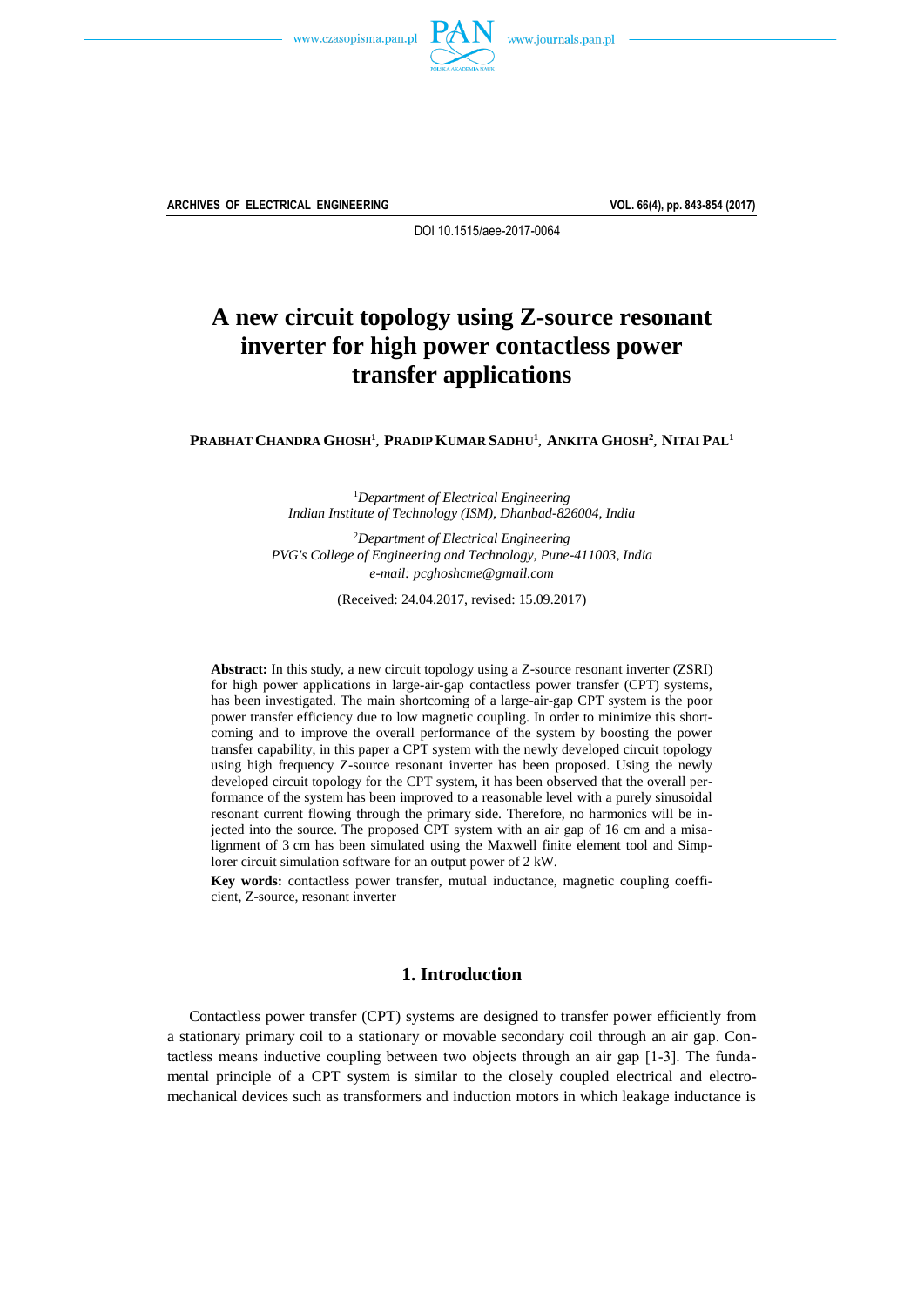



very low due to high magnetic coupling. But CPT systems are operated at a large air gap resulting in high leakage inductances and low magnetic coupling. Due to high leakages and low magnetic coupling, CPT systems have very poor power transfer efficiency [46]. In order to offset the effect of low magnetic coupling due to high magnetic leakages, CPT systems are generally operated at high frequencies to improve the quality factor of the CPT transformer. On the other hand, at high frequencies, losses in the system will be increased due to high switching losses of the inverter and thereby affecting the overall power transfer efficiency of the system. To overcome this drawback, CPT systems are commonly operated at resonant frequency by incorporating compensating capacitors [79]. Presently, the operational frequency for high power CPT systems is below 100 kHz due to high switching losses at a high frequency. Additionally, resonant circuits reduce the reactive power requirement for the system thereby boosting the overall power transfer capability and minimizing the VA (volt-ampere) ratings of the system  $[10-12]$ .

Recently, rapid advancement in power electronics has enabled many new applications of CPT systems like contactless battery charging for electric vehicles, compact electronic devices, mobile phones and medical implants [1315]. CPT systems are also very useful for power supplies in harsh environments such as mining, outdoor lightings, etc. The main advantages of contactless power transfer are safety, reliability, low maintenance and long product life [16]. While comparing to power transfer through conventional transformer, CPT technology is having more complex systems. Because of the increasing areas of applications of this technology, a lot of new solutions with very different technical requirements (e.g. voltage and power level, transfer distance, installation size) are necessary. To allow an efficient and safe power transfer, the entire CPT system should be carefully designed for a particular application. Therefore, new concepts of designs for both, magnetic and power electronic devices, are desirable. Usually, the design development is carried out by extensive experimental analysis and iterative practical redesigns. Resonant inverters play important roles in CPT systems. However, voltage source resonant inverters commonly used in CPT systems are having some inherent drawbacks. In this paper, to overcome the drawbacks of the conventional voltage source resonant inverters, a newly developed Z-source resonant inverter (ZSRI) with a Z-source network (ZSN) for high power contactless power transfer applications has been proposed.

The ZSN in the proposed ZSRI provides the unique feature of inherent power factor correction (PFC) without adding extra switching devices. It is possible because it adds the unique features of immunity to the H-bridge inverter during shoot-through states. This characteristic makes the input current as a sinusoidal waveform and in phase with the *ac* input voltage. This variable also provides a boost factor to the system. Therefore, it is normally used for voltage regulation [17, 18]. However, to regulate the output voltage, the proposed ZSN-based inverter uses the active state duty cycle, which is a common control variable used in series resonant inverters. Both control variables are used in the series resonant H-bridge inverter and the ZSRI does not require additional control circuitry to provide power factor correction. In other words, because of the ZSN, the ZSRI can perform power factor correction as well as *dc*/*ac* conversion in single stage. In the next section, modelling and detailed analysis of the proposed circuit has been discussed.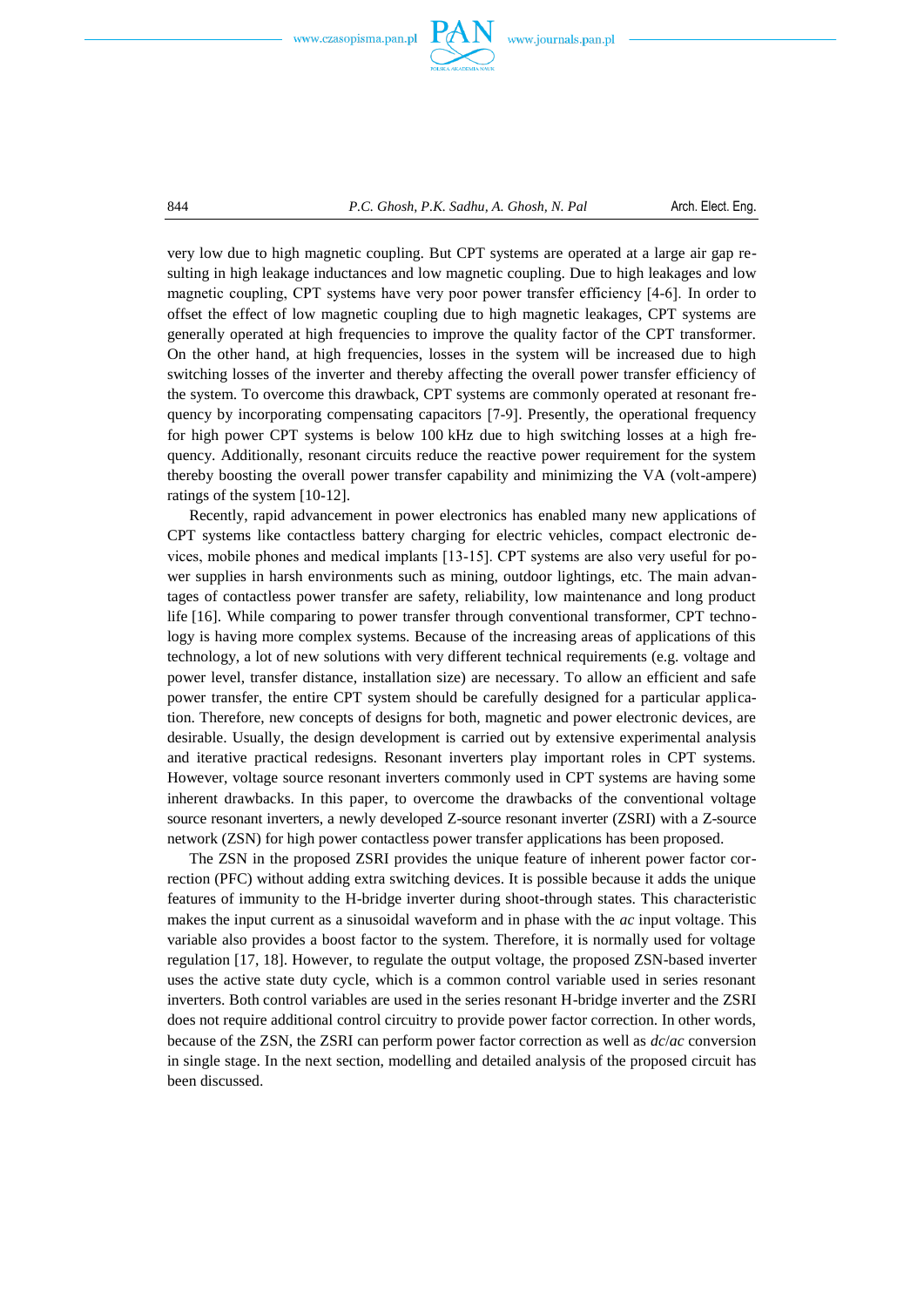

#### Vol. 66 (2017) *A new circuit topology using ZSRI for high power CPT applications* 845



Fig. 1. Equivalent circuit model of the proposed CPT system

# **2. Analysis and modelling of the proposed CPT system**

Fig. 1 shows the main circuit configuration of the proposed CPT system with a Z-source resonant inverter (ZSRI). The Z-source network consisting of inductors *L*11, *L*<sup>22</sup> and capacitors *C*11, *C*<sup>22</sup> is connected to the rectified *dc* output of a three phase *ac* voltage source. In the present circuit, at first three phase *ac* voltage  $v_{ac}$  (phase voltage) is rectified into *dc* voltage  $V_{DC}$ by a diode bridge rectifier. This *dc* link voltage serves as the *dc* input voltage to the Z-source network. The  $dc$  output voltage  $V_i$  of the Z-source network is converted into a high frequency single phase *ac* voltage by an IGBTs-based full-bridge resonant inverter for CPT system. In the present CPT system, series-parallel (SP) compensation topology has been used [19-23]. Analysis of the Z-source network along with the CPT system has been described below.

### **2.1. Operation during active state or non-boost mode**

For the analysis of the Z-source network for the CPT system, the *ac* voltage source along with the diode bridge rectifier has been replaced with a *dc* voltage source with absolute value of  $|v_{ac}|$  of *ac* input voltage  $v_{ac}$  in series with switch  $S_1$  as shown in Fig. 2. The full-bridge resonant inverter is replaced with a single switch  $S_2$ . The resonant circuit, contactless transformer and the load have been replaced by a single sinusoidal current source  $i<sub>r</sub>$ , since at resonance a sinusoidal current is always flowing through the resonant circuit at any instant as shown in Fig. 2. Assuming the Z-source capacitors and inductors are equal,  $C_{11} = C_{22} = C$ ,  $L_{11} = L_{22} = L$  and voltages  $v_{C11} = v_{C22} = v_C$  and  $v_{L11} = v_{L22} = v_L$ . In the active state, two diagonal switches in the inverter are ON while the other two switches are OFF. Total time interval of two active states is *T<sup>A</sup>* in one switching period *TSW*. So, during each active state, the time interval is  $T_A/2$  during one switching period.

During the active states, switch  $S_1$  is ON and switch  $S_2$  is OFF as shown in Fig. 3 [19-24]. During this state, capacitors are charged from rectified *dc* voltage and inductors. The *dc* vol-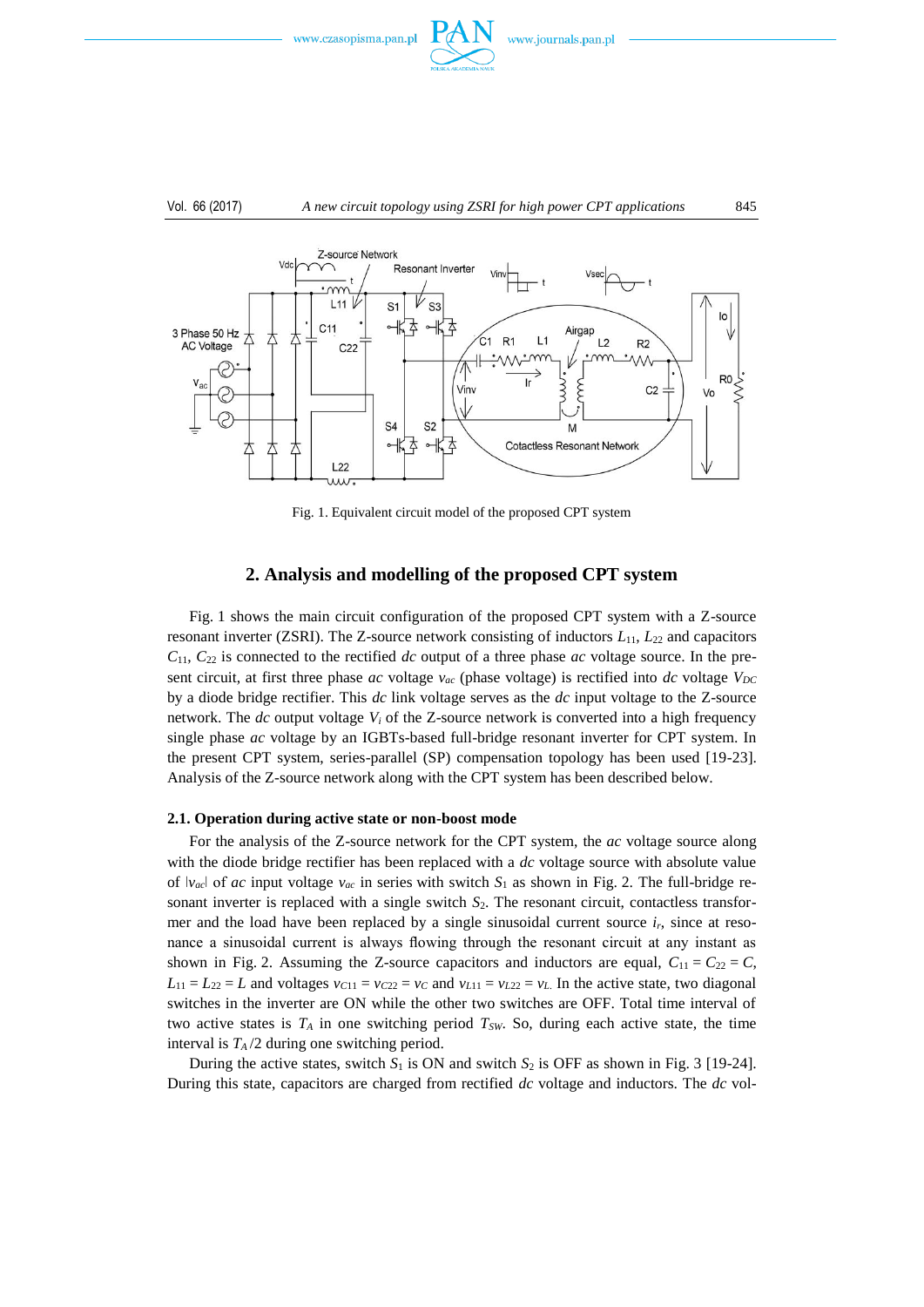



tage across the inverter bridge is boosted and the power flows from the Z-source network and inverter to the resonant contactless power transformer and then to the load. From Fig. 3, the voltage *v<sup>L</sup>* across inductors can be expressed as follows:

$$
2v_L = |v_{ac}| - V_i = |V_m \sin \omega t| - V_i = V_{DC} - V_i, \ v_C = 0.
$$
 (1)

where:  $v_{ac}$  is the *ac* input voltage (phase voltage),  $|v_{ac}|$  is the absolute value of *ac* input voltage,  $V_m$  is the peak value of input *ac* voltage,  $V_{DC}$  is the *dc* input voltage to the Z-source circuit,  $V_i$ is the input voltage to the inverter.

From (1) we get



Fig. 2. Simplified equivalent circuit diagram of the Z-source resonant inverter with CPT system



Fig. 3. Equivalent circuit diagram during active state

#### **2.2. Operation during shoot-through state or boost mode**

In this mode, three switches in the inverter bridge are ON and the remaining one can be either ON or OFF during the time interval of  $T<sub>S</sub>/4$  ( $T<sub>S</sub>$  being the total shoot-through time interval in one switching period  $T_{SW}$ ). During this mode, switch  $S_1$  is OFF and switch  $S_2$  is ON as shown in Fig. 4. The power is transferred from the capacitors to the inductors and consequently the *dc* link voltage across the input of the inverter is boosted [19-24]. The inductor voltage during the time interval of  $T<sub>S</sub>/4$  becomes equal to the capacitor voltage and is given by: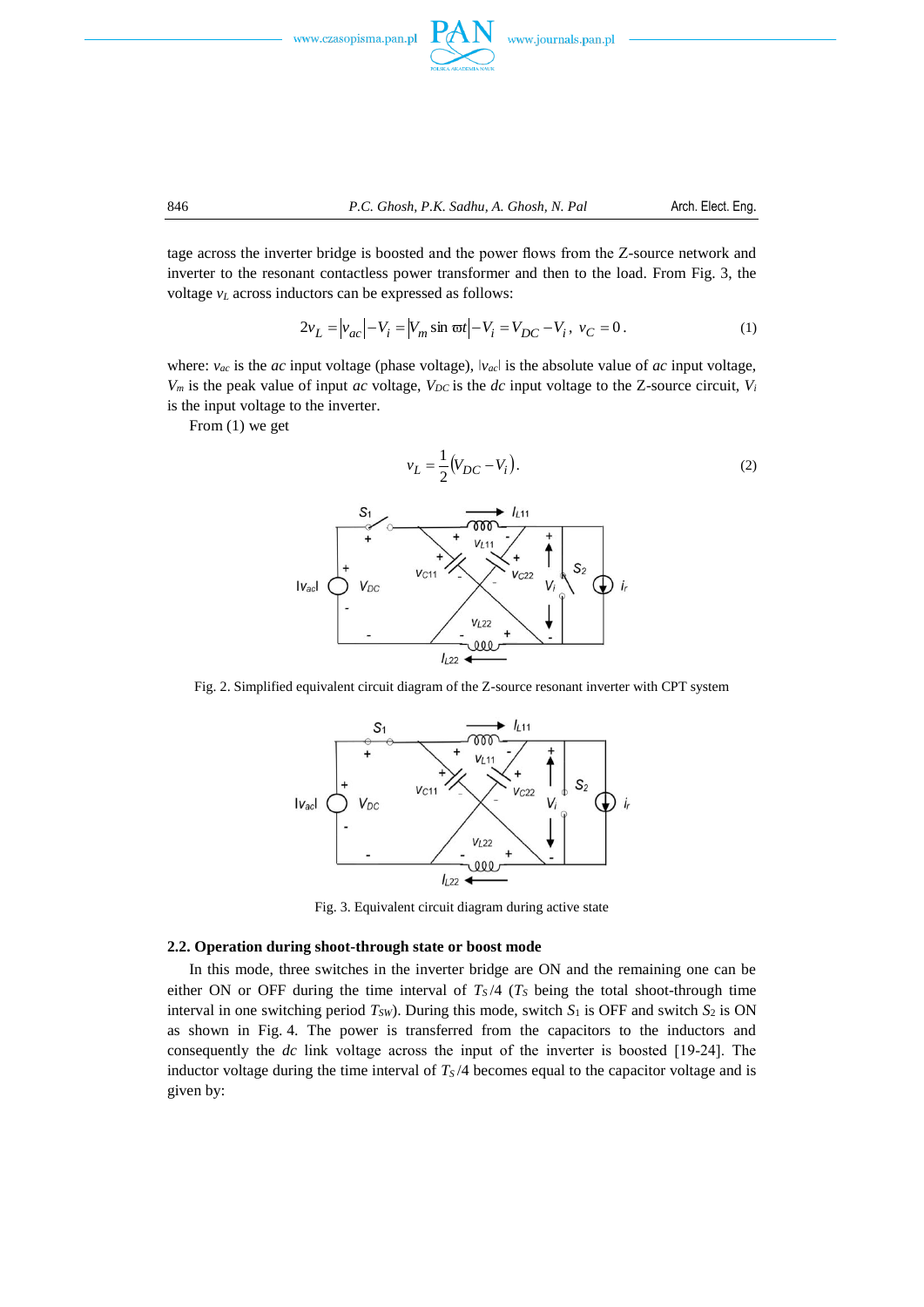www.czasopisma.pan.p



Vol. 66 (2017) *A new circuit topology using ZSRI for high power CPT applications* 847

$$
\overline{\phantom{m}}
$$

$$
v_L = v_C. \tag{3}
$$

During this boost mode, the conventional zero state is converted to shoot-through zero state. In this way, the sinusoidal output current is maintained and the voltage boost is achieved from the shoot-through of the *dc* link. The total time interval of four conventional zero states is  $T_0 (T_0 = T_{SW} - T_A - T_S)$ . During the interval of  $T_0/4$ , two horizontal switches in the inverter bridge are ON, while the other two switches are OFF. Rectified *dc* voltage of the diode bridge rectifier and the inductors charge the capacitors, but no power flows to the resonant network. The inductor voltage during this time interval can be expressed as follows:

$$
v_L = V_{DC} - v_C = |V_m \sin \varpi t| - v_C,
$$
\n<sup>(4)</sup>

where:  $V_m$  is the maximum value of the input *ac* voltage  $v_{ac}$  (phase voltage),  $\omega$  is the angular frequency.

Under steady state condition, the average of inductor voltage  $V<sub>L</sub>$  becomes zero over one switching period of  $T_{SW}$ , the average voltage  $V_L$  can be expressed as follows:

$$
\overline{V}_L = \frac{T_A}{T_{SW}} \left( \frac{|v_{ac}| - V_i}{2} \right) + \frac{T_S}{T_{SW}} v_C + \frac{T_0}{T_{SW}} \left( |v_{ac}| - v_C \right) = 0 \,, \tag{5}
$$

where:  $|v_{ac}|$  is the absolute value of *ac* input voltage  $v_{ac}$  (phase voltage) and switching periods, *TA*, *TS,* and *T*<sup>0</sup> are the active state, shoot-through state and conventional zero state time intervals respectively,  $T_{SW}$  is the total switching period.  $T_{SW} = T_A + T_S + T_0$ .

Now, the capacitor voltage of the Z-source network [17, 18, 25] can be expressed as:

*v*

$$
{}_{C} = \frac{1 - D_{S}}{1 - 2D_{S}} \Big| v_{ac} \Big|, \tag{6}
$$

where the shoot-through state duty cycle

$$
D_S = \frac{T_S}{T_{SW}}.
$$

In the same way, the active state duty cycle *SW*  $A = \frac{I_A}{T_{SW}}$  $D_A = \frac{T_A}{T}$ .



Fig. 4. Equivalent circuit diagram during shoot-through state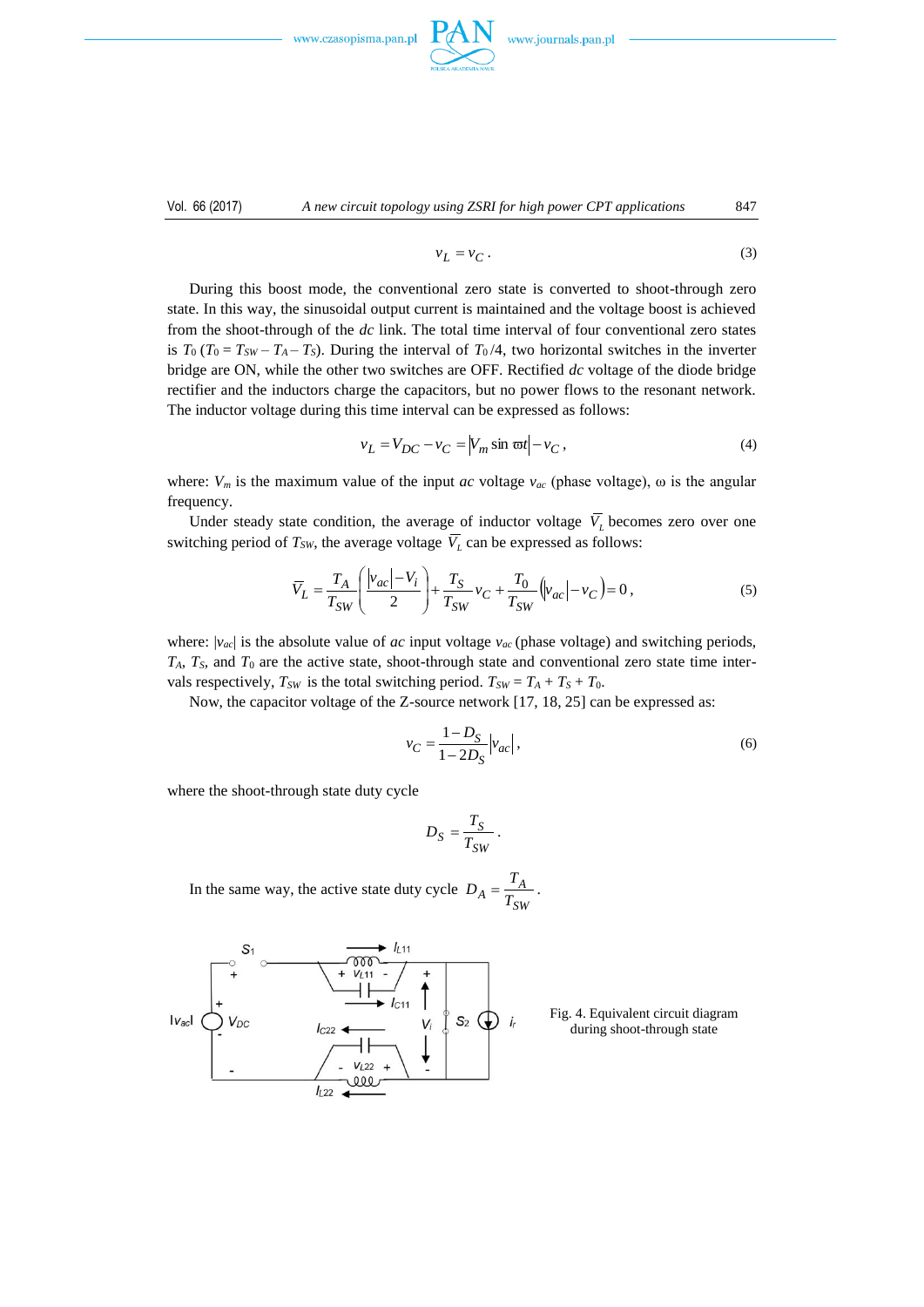





From  $(5)$  and  $(6)$ , the shoot-through duty cycle can be expressed as:

$$
D_S = \frac{V_i - |v_{ac}|}{2V_i},\tag{7}
$$

and

$$
V_i = \frac{|v_{ac}|}{1 - 2D_S},\tag{8}
$$

where:  $V_i$  is the input voltage to the resonant inverter.

Assuming the system in continuous conduction mode, the average power across the resonant circuit can be derived as follows [19-22]:

$$
\overline{P}_R(t) = \frac{1}{T_{SW}} \int_{0}^{T_{SW}} v_{inv}(t) i_r(t) dt,
$$
\n(9)

where  $P_R$  is the average power across the resonant circuit,  $v_{inv}$  is the output voltage of the resonant inverter and  $i<sub>r</sub>$  is the resonant current flowing through the system.

The average output voltage and power can be expressed as:

$$
\overline{V}_0(\nu_{ac}, D_A, D_S) = \frac{1}{T} \int_0^T v_o(t) dt,
$$
\n(10)

and

$$
\overline{P}_o(v_{ac}, D_A, D_S) = \frac{1}{T} \int_0^T \overline{P}_R(t) dt,
$$
\n(11)

where: *T* is the time period of the input *ac* voltage  $(v_{ac})$  and its value is 1/50 s,  $v_o$  is the *ac* output voltage across load resistance  $R_0$ ,  $V_0$  is the average output voltage,  $P_o$  is the average output power.

From (10) and (11), it is clear that the output voltage and the output power can be regulated by controlling the *ac* input voltage, active state duty cycle and shoot-through duty cycle.

## **3. Simulation results and discussions**

Simulation has been performed for the proposed system for high power applications using finite element tool (Maxwell) and circuit simulation software (Simplorer). Simulation parameters are given in Table 1. At first, finite element analysis (FEA) of the CPT transformer has been carried out for an air gap of 16 cm and misalignment of 3 cm as shown in Fig. 5.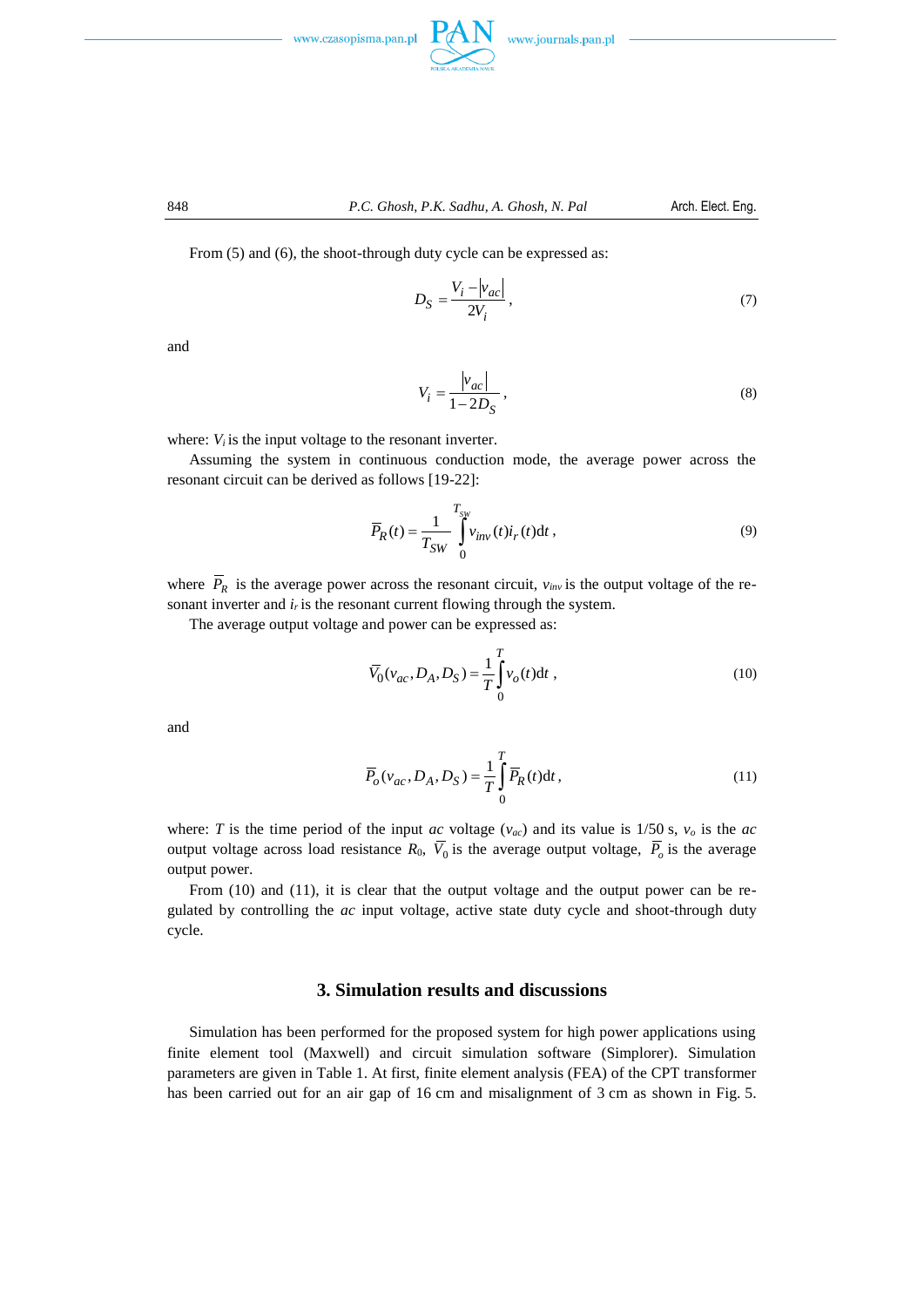www.czasopisma.pan.pl



Flux density distribution has been given in Fig. 6. The finite element analysis of the CPT transformer has also been performed for the relationship between the coupling coefficient and lateral misalignment for an air gap of 16 cm. Results have been shown in Fig. 7. It is observed from Fig. 7 that the maximum coupling coefficient can be achieved when the centre of the transmitter coil is aligned with the centre of the receiver coil and therefore maximum efficiency of the system is achieved at this position.

Using circuit simulation software (Simplorer), circuit simulation of the proposed CPT system as shown in Fig. 8, has been carried out by linking the FEM modules with the electrical circuit modules to compute the electrical transfer characteristics. The ZSRI design is based on [26] and [27]. The compensation capacitors were selected in such a way that the resonant frequency equals the switching frequency. Switching frequencies for such systems vary between 10 and 50 kHz [27-30]. In this paper, 11.5 kHz has been selected as the resonant frequency as well as the switching frequency of the system (parameters given in Table 1) to maintain the efficiency of 69.68% for an air gap of 16 cm, misalignment of 3 cm and load resistance of 36.6 Ω. For switching frequency control (on-off control) of the inverter, a state controller has been used.

| <b>Parameter</b>                                  | Value                      | <b>Parameter</b>                                                | <b>Value</b>                              |
|---------------------------------------------------|----------------------------|-----------------------------------------------------------------|-------------------------------------------|
| Number of turns of transmitter coil               | 20                         | Load resistance, $R_0$                                          | $36.6 \Omega$                             |
| Number of turns of receiver coil                  | 16                         | Switching frequency<br>/ resonant frequency                     | $11.5$ kHz $/11.5$ kHz                    |
| Inner radius of transmitter and<br>receiver coils | 4 cm                       | $C_{11}$ , $C_{22}$ / $L_{11}$ , $L_{22}$<br>(Z-source network) | $4.5$ mF $/ 1$ mH                         |
| Axial width of transmitter and<br>receiver coils  | $16 \text{ cm}$            | Leakage Inductance<br>$L_1/L_2$                                 | 152.6 $\mu$ H / 97.64 $\mu$ H             |
| Conductor thickness                               | $0.65$ cm                  | Compensating<br>capacitance $C_1 / C_2$                         | 1.33 $\mu$ F / 1.96 $\mu$ F               |
| Ferrite core dimension [cm]                       | $42 \times 42 \times 0.45$ | Mutual inductance M                                             | 30.31 $\mu$ H                             |
| Aluminum shield dimension [cm]                    | $44 \times 44 \times 0.45$ | $R_1/R_2$ (resonant circuit)                                    | $4 \text{ m}\Omega / 3.2 \text{ m}\Omega$ |
| Air gap                                           | $16 \text{ cm}$            | Coupling coefficient                                            | 0.25                                      |
| Lateral misalignment                              | 3 cm                       |                                                                 |                                           |
| AC input voltage, $v_{ac}$ (phase value)          | 90 V RMS,<br>50 Hz         |                                                                 |                                           |

Table 1. Simulation parameters and component values

An air gap and misalignment in a CPT system plays an important role in deciding the overall power transfer efficiency (PTE) of the system. Any change in an air gap and misalignment will affect the efficiency of the system considerably. In present study, a 16 cm air gap and 3 cm misalignment have been chosen to achieve the efficiency of the system around 70% for a resonant frequency of 11.5 kHz. Moreover, a 16 cm air gap and 3 cm lateral misalignment tolerance are sufficient for electric vehicle charging applications [3].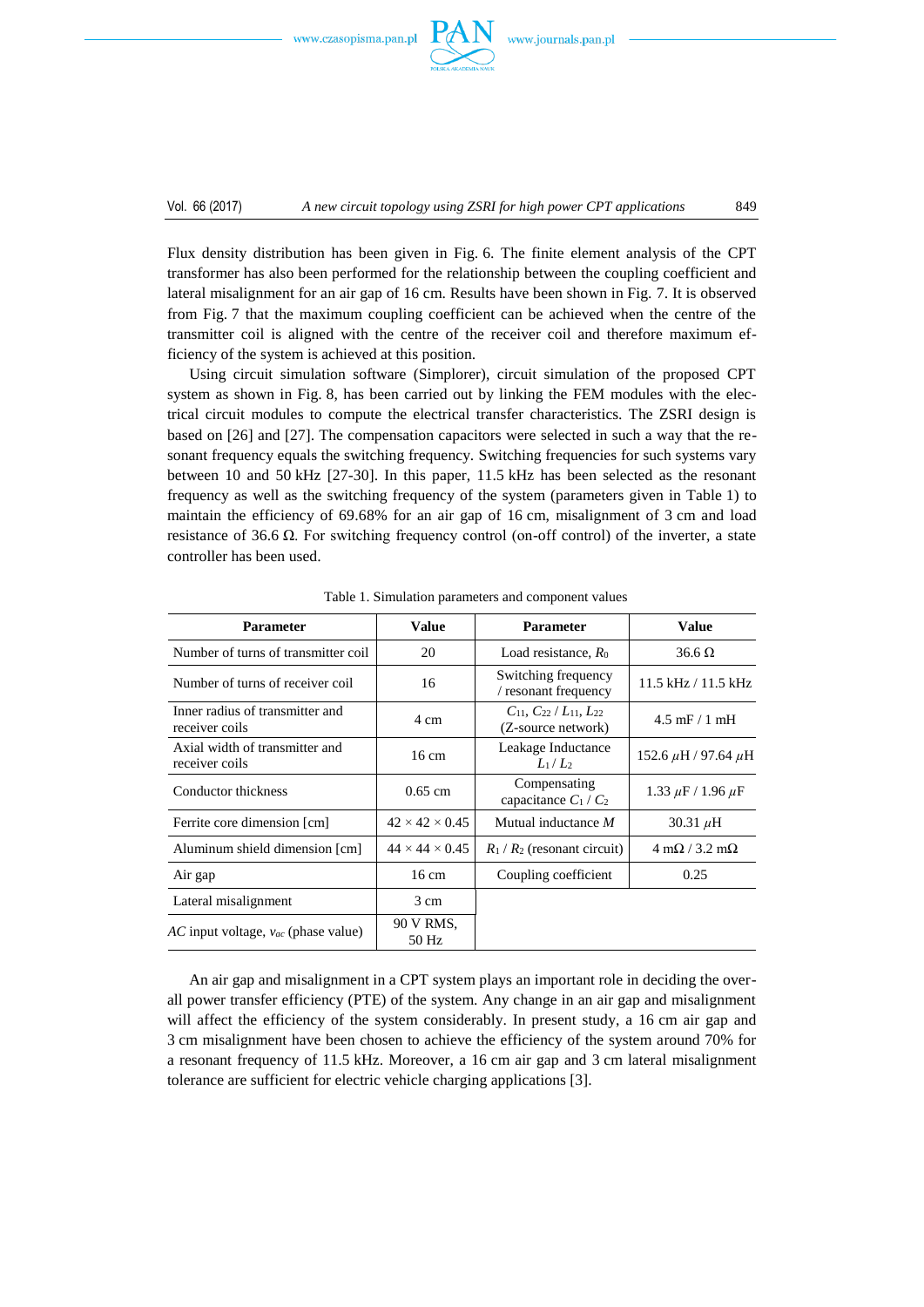

Values of compensating capacitors have been chosen as per the resonant frequency as given in Table 1. Selection of compensation topology is strongly related to application and selected power converter topology. In the proposed system, series-parallel (SP) compensation topology has been chosen as shown in Fig. 8. Series-parallel compensation means that one capacitor is connected in series to the transmitter coil and other one is connected in parallel to the receiver coil. Compared with other single-resonant CPT structures, the series-parallel (SP) compensation topology provides some useful advantages. The SP topology is the best choice for a battery charging system with a voltage source input as the current limitation is imposed by the parallel compensation in the secondary side [31, 32]. Moreover, series compensation is more effective to reduce the effects of leakage inductance in the primary side [33, 34].



Fig. 5. Finite element model of the proposed CPT system Fig. 6. Flux density distribution

of the proposed CPT system



Fig. 7. Relationship between the coupling coefficient and lateral misalignment at an air gap of 16 cm

In Fig. 8,  $C_1$  is the series compensating capacitor on the primary side and  $C_2$  is the parallel compensating capacitor on the secondary side respectively. Circuit simulation results have been shown in Figs. 9-14 and 15 respectively. Fig. 9 shows the inverter output voltage  $(v_{inv})$ and the primary-side resonant current (*ir*) at full-load condition. It is observed in Fig. 9 that the primary-side resonant current flowing through the system is purely sinusoidal and in phase with primary-side voltage. Fig. 10 shows the secondary-side voltage and current. The primary side and secondary side voltage, current and power waveforms of the CPT transformer have been shown in Figs. 11 and 12 respectively.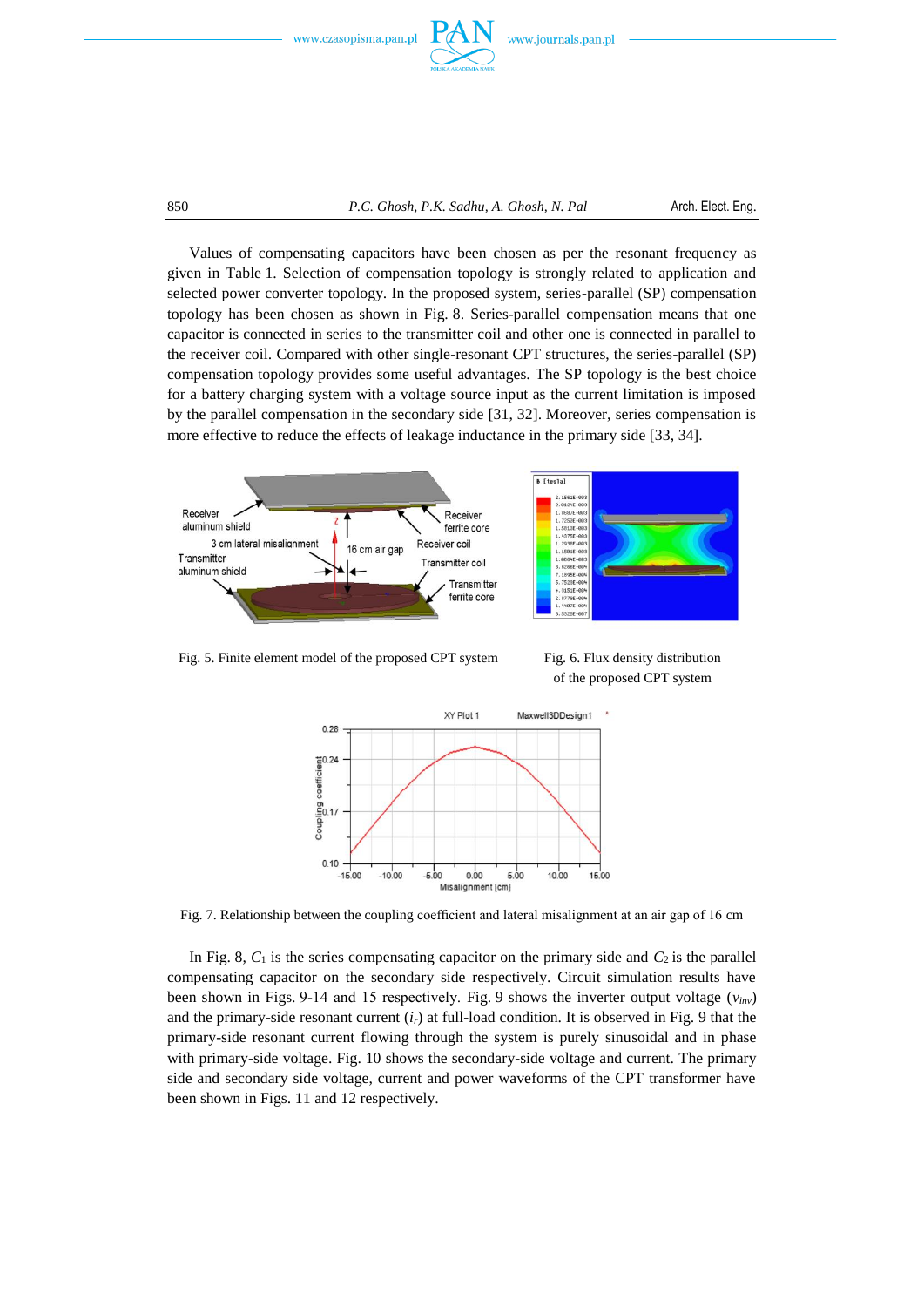



Fig. 8. Circuit simulation schematic with state controller



In this analysis, the switching losses are considerable because the method used for output voltage regulation varies the active state duty cycle and this leads to hard switching. The input side rectifier conduction loss is also significant. The CPT system achieved an output power of 2 kW at a load resistance of 36.6 Ω for an input power of 2.87 kW. Based on the losses, from Figs. 11 and 12, it is observed that the proposed system has achieved an efficiency of 69.68% at full load condition. Figs. 13 and 14 show the Z-source capacitor and inductor voltages. It is observed that the Z-source capacitor and inductor voltages contain negligible ripples. In Fig. 15, primary and secondary power waveforms and average powers have been shown separately for the rated load. In Table 2, primary power, secondary power and efficiency of the system have been given.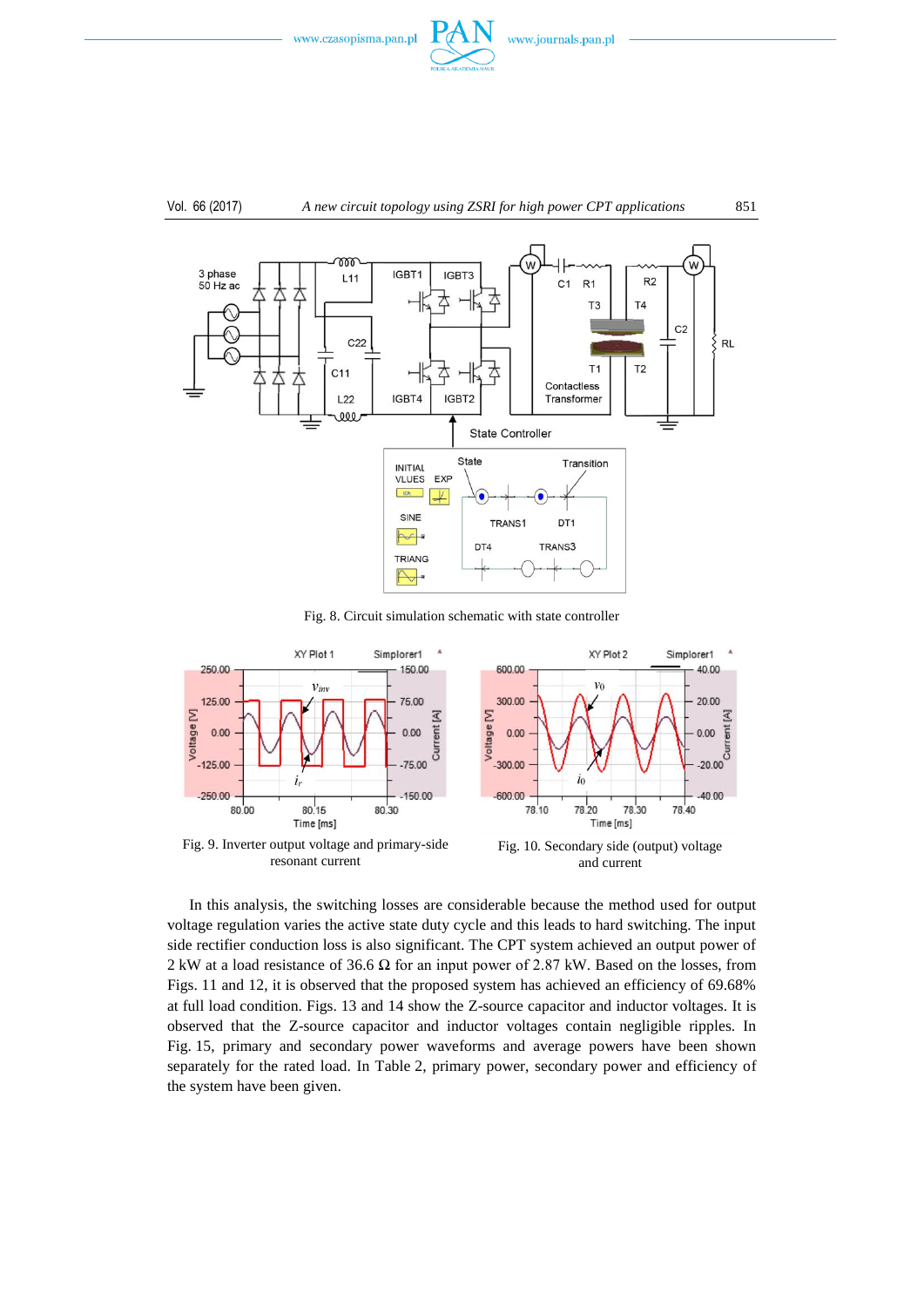



| Load                  | <b>Primary</b> | <b>Secondary</b> | <b>Transformer</b> |
|-----------------------|----------------|------------------|--------------------|
| resistance $[\Omega]$ | power [kW]     | power [kW]       | efficiency $[\%]$  |
| 36.5                  | 2.87           |                  | 69.68              |



Fig. 13. Z-source capacitor voltage Fig. 14. Z-source inductor voltage





Fig. 15. Primary and secondary powers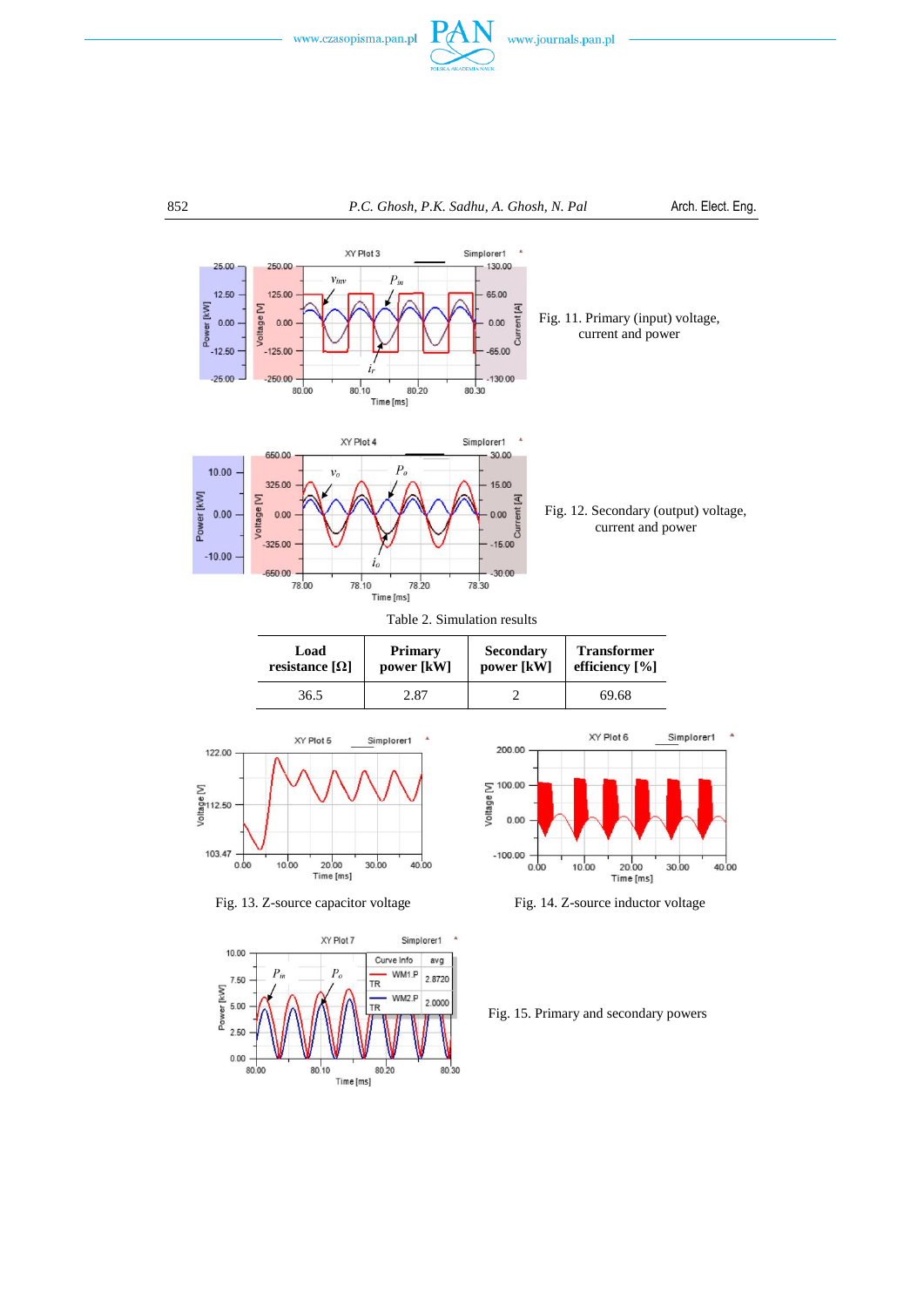www.czasopisma.pan.pl



Vol. 66 (2017) *A new circuit topology using ZSRI for high power CPT applications* 853

# **4. Conclusions**

In this paper, a new circuit topology for high power CPT applications using a full bridge Z-source resonant inverter has been developed and simulated. The Z-source network provides some unique features for the proposed system. The control methods in the system with the insertion of shoot-through modes of the Z-source inverter have been investigated. It has been observed from the results that the *dc* link voltage does not deviate with a wide range of load change, which is desirable for CPT systems. This is due to the Z-source network in the input side of the system. The Z-source network also makes the bridge inverter immune to the shootthrough states without any extra circuitry. In this study, a CPT system with a 16 cm air gap and 3 cm misalignment has been simulated. The present concept of design for CPT systems can be applied to low as well as high power applications. In the simulation, the proposed system attained an output power of 2 kW for a load resistance of 36.6  $\Omega$ . The overall system efficiency achieved is 69.68%. The low efficiency is due to the switching losses of the inverter and input-side rectifier conduction losses. From the waveforms, it is observed that the resonant current flowing in the system is purely sinusoidal and therefore no harmonics are injected into the source.

#### **References**

- [1] Hui S.Y.R., Zhong W., Lee C.K., *A critical review of recent progress in mid-range wireless power transfer*, IEEE Transactions on Power Electronics, vol. 29, no. 9, pp. 4500-4511 (2014).
- [2] Zhong W., Lee C.K, Hui S.Y.R, *General analysis on the use of tesla's resonators in domino forms for wireless power transfer*, IEEE Transactions on Industrial Electronics, vol. 60, no. 1, pp. 261-270 (2013).
- [3] Huang Z., Wong S.C., Tse C.K., *Design methodology of a series-series inductive power transfer system for electric vehicle battery charger application*, IEEE Energy Conversion Congress and Exposition (ECCE), pp. 1778-1782 (2014).
- [4] Tan P., Cao S., Gao X., *Adjustable coupler for inductive contactless power transfer system to improve lateral misalignment tolerance*, IEEE 8th International Power Electronics and Motion Control Conference (IPEMC-ECCE), pp. 2423-2426 (2016).
- [5] Madawala U.K., Thrimawithana D.J., *A bidirectional inductive power interface for electric vehicles in V2G systems*, IEEE Transactions on Industrial Electronics, vol. 58, no. 10, pp. 47894796 (2011).
- [6] Nguyen B.X., Vilathgamuwa D.M., Foo G.H.B. et al., *An efficiency optimization scheme for bidirectional inductive power transfer systems*, IEEE Transactions on Power Electronics, vol. 30, no. 11, pp. 6310-6319 (2015).
- [7] Huang R., Zhang B*.*, *Frequency, impedance characteristics and HF converters of two-coil and fourcoil wireless power transfer*, IEEE Journal of Emerging and Selected Topics in Power Electronics, vol. 3, no. 1, pp. 177-183 (2015).
- [8] Valtechev S., Borges B., Brandisky K., Klaassens J.B., *Resonant contactless energy transfer with improved efficiency*, IEEE Transactions on Power Electronics, vol. 24, no. 3, pp. 685-699 (2009).
- [9] Feng H., Cai T., Duan S. et al., *An LCC-compensated resonant converter optimized for robust reaction to large coupling variation in dynamic wireless power transfer*, IEEE Transactions on Industrial Electronics, vol. 63, no. 10, pp. 6591-6601 (2016).
- [10] McDonough M., *Integration of inductively coupled power transfer and hybrid energy storage system: a multiport power electronics interface for battery-powered electric vehicles*, IEEE Transactions on Power Electronics, vol. 30, no. 11, pp. 6423-6433 (2015).
- [11] Li H., Li J., Wang K., Chen W., Yang X., *A maximum efficiency point tracking control scheme for wireless power transfer systems using magnetic resonant coupling*, IEEE Transactions on Power Electronics, vol. 30, no. 7, pp. 3998-4008 (2015).